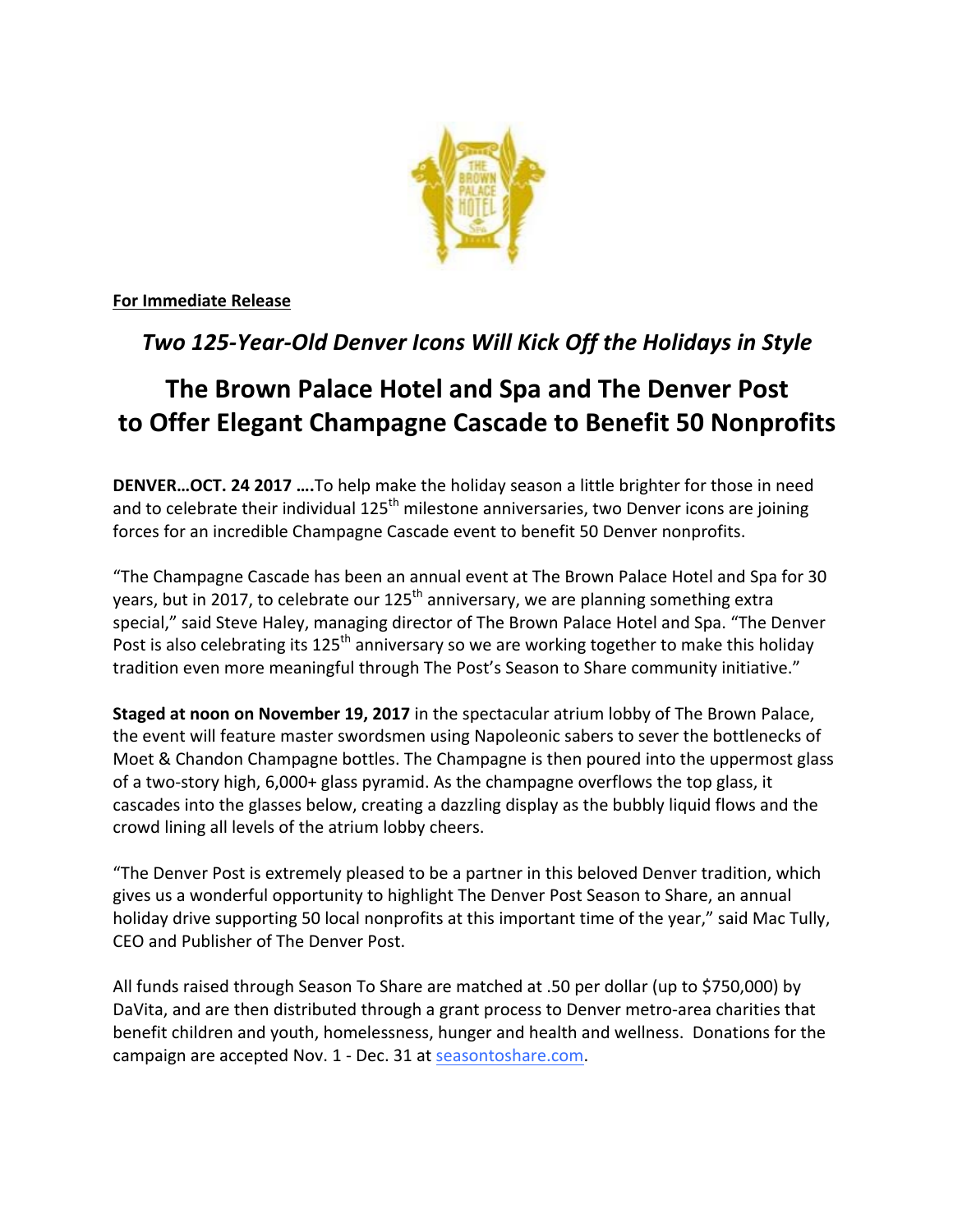Witness the grand ceremony from the best spot in The Brown. The VIP area on the Mezzanine floor offers complimentary VIP photo, champagne, hors d'oevres, beer, wine and of course the best views of the Cascade. Priced at \$125 per person with all proceeds benefitting Season to Share. Space is extremely limited. Tickets can be requested by visiting BrownPalace.com/holidays.

Also, new this year, Champagne Cascade attendees can make a \$10 donation to Season to Share and receive a commemorative VIP photo with the Cascade and a chance to win exciting prizes, including Broncos, Nuggets and Avalanche tickets, theater tickets and Brown Palace getaways, dinners and brunches.

Floors  $4 - 7$  of The Brown Palace will be open for the public to enjoy the Champagne Cascade.

### Free 125<sup>th</sup> Anniversary "Museums" at the Cascade

To mark the 125<sup>th</sup> anniversaries of both The Denver Post and The Brown Palace, two "museums" are being created for the event. One will feature historic photos and artifacts from The Brown Palace's 125-year history, while the other will have photos, historic newspapers and other mementoes from the 125-year history of the Pulitzer Prize-winning Denver Post. Historians will be on hand to answer questions about both Denver institutions. Guests will be able to visit form  $12:30 - 2$  p.m., following the Cascade.

Both The Denver Post and The Brown Palace Hotel were founded in 1892 and have played pivotal roles in transforming Denver from a rough and tumble frontier town into the sophisticated, world-famous city it is today.

#### **Holiday Decorations at the Brown**

The Cascade also serves as the official unveiling of the holiday decorations in the lobby of The Brown Palace. A team of 20 will work for two days to set up the decorations, which include:

- A 25x25-foot chandelier
- 250,000 crystal beads
- 60,000+ LED lights
- 500 pounds of glitter
- 4,800 ornaments

The decorations will remain up during The Brown's famous daily Holiday Tea program and through the end of the National Western Stock Show, during which the public will have an opportunity to pose for free photos with the Grand Prize winning champion steer on January 19, 2018.

In addition to the holiday tea, guests can enjoy meals at any of The Brown's six restaurants, including the award-winning Palace Arms, the pub-like Ship's Tavern, or the famous Sunday